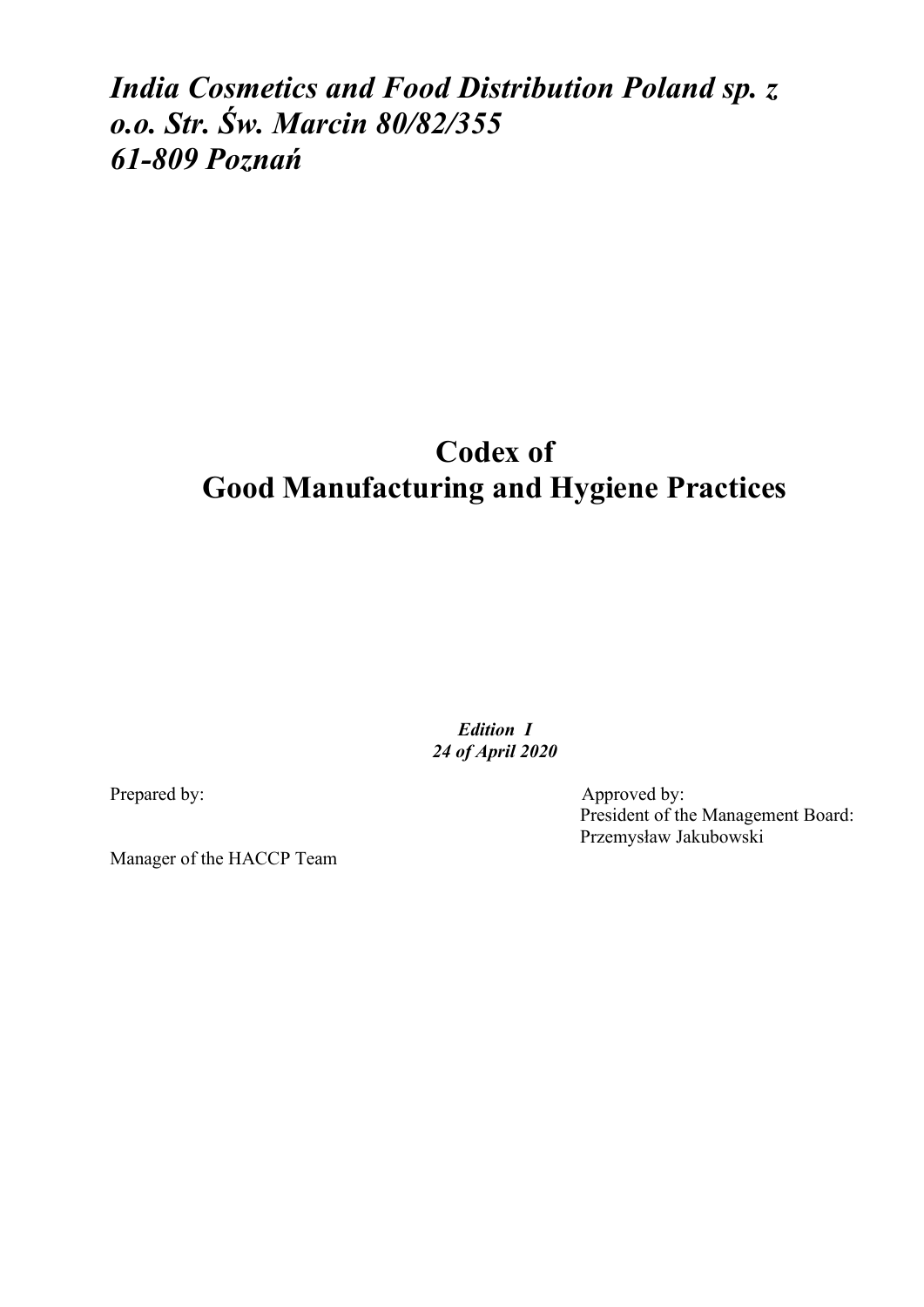#### TABLE OF CONTENTS

I. THE SUBJECT OF THE GHP AND GMP CODEX 3 II. BASIS OF ESTABLISHED GHP AND GMP 3 III. RESPONSIBILITY 3 IV. WATER 4 V. WASTE AND SEWAGE 4 VI. BUILDINGS, WAREHOUSE FACILITIES AND ITS EQUIPMENT. 4 VII. SOCIAL AND SANITARY FACILITIES 5 VIII. SHOPPING AND STORAGE OF GOODS 5 IX. TRANSPORT AND DISTRIBUTION 6 X. PESTS CONTROL 6 XI. PERSONAL HYGIENE REQUIREMENTS AND QUALIFICATIONS OF PRODUCTION WORKERS 7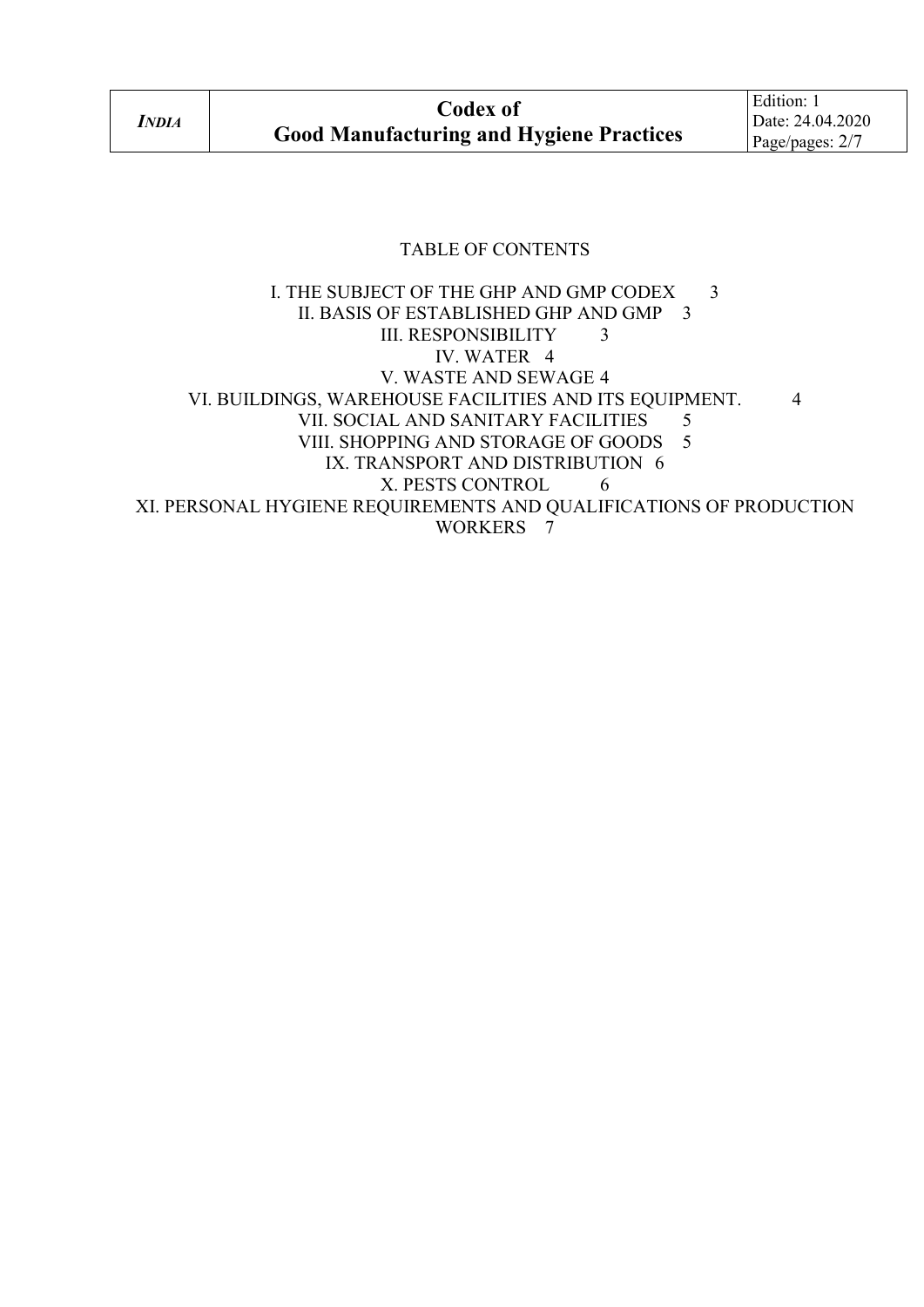## **I. The subject of the GHP and GMP codex**

This codex applies to the purchase and sale of cold-pressed oils, hemp oil and CBD oil and specifies in detail the good manu-facturing and hygiene practices established in the company, and refers to the HACCP system operating documents describing in detail the procedure and responsibility for the implementation of activities under GHP and GMP:

## **II. Basis of established GHP and GMP**

The GMP and GHP rules adopted in INDIA COSMETICS have been established by the HACCP Team based on the applicable government regulations regarding food production according to the LIST OF REGULATIONS attached to the Codex [Attachment 1]

#### **III. Responsibility**

The Manager of the HACCP Team is responsible for supervising the Codex validity and supervising its implementation.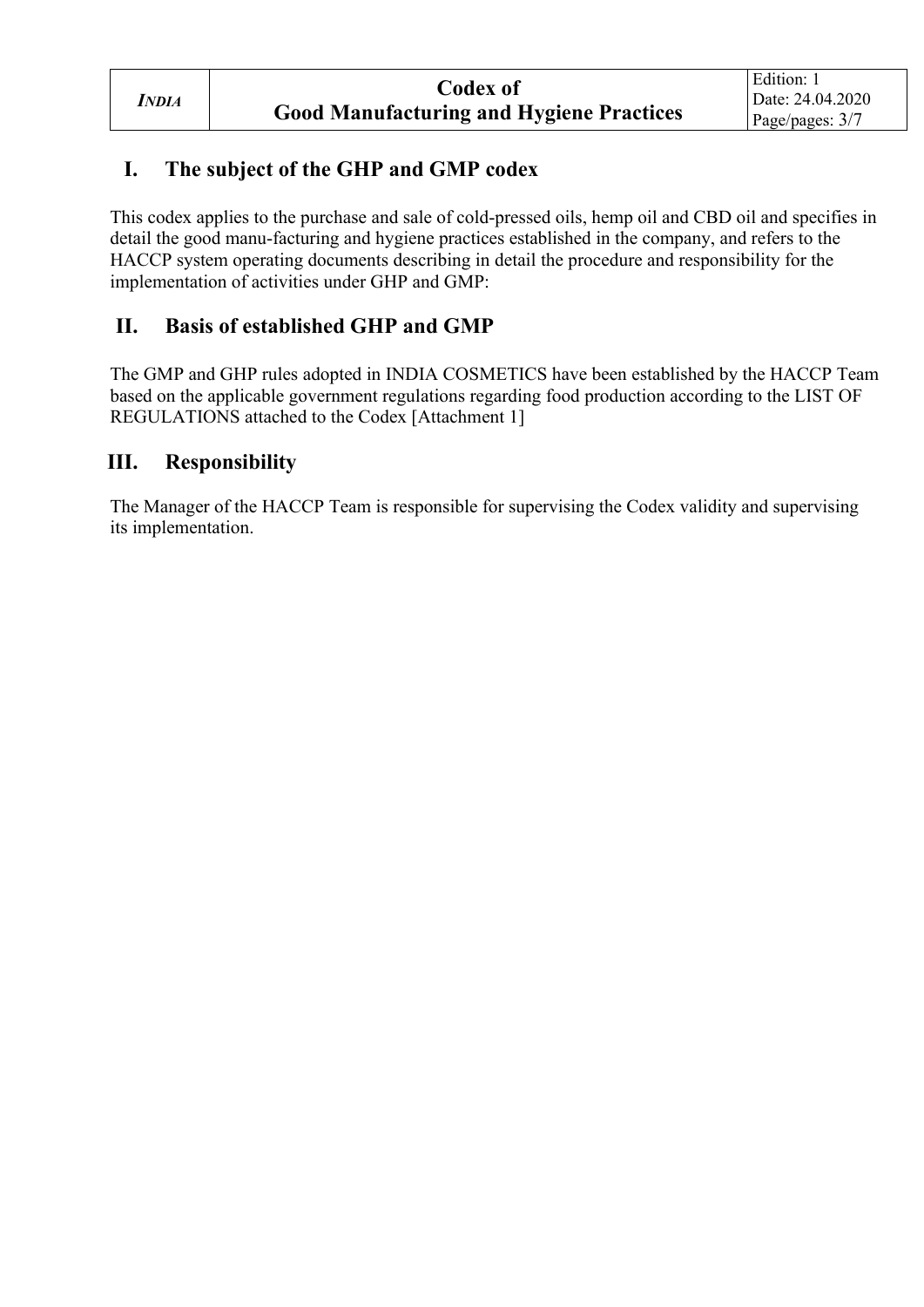# **Codex of Good Manufacturing and Hygiene Practices**

*ESTABLISHED REQUIREMENTS FOR GOOD MANUFACTURING AND HYGIENE PRACTICES Documents and Records* 

#### **IV. Water**

1. The company provides the necessary amount of running, hot and cold water.

2. Tap water, which is used, is supplied from the municipal water supply and meets the requirements for drinking water.

3. According to the applicable rules, the poviat sanitary inspector tests and essesses the purchased water. The test samples are taken in the place where the water is used after the water measurement. Test results are stored.

#### **V. Waste and sewage**

1. The company has a solid waste disposal method complied with applicable regulations.

2. Waste of intermediate packaging that may appear during the storage process is collected in the warehouse and daily removed to specially appointed containers.

> *Washing and Cleaning Schedules Procedure P2*

3. Municipal waste from offices is removed daily during the cleaning.

4. In case of the oil is found to be incompatible and it should be withdrawn from sale, the nonconforming batch is transferred to the Frodo company, which takes care of recycling.

5. The internal sewage system ensures a hygienic and environmentally safe method of sewage removal into the municipal sewage system.

### **VI. Buildings, warehouse facilities and its equipment**

1. All company's facilities, including the oil warehouse facility, are rented and located in the building, at 8a Dworcowa Street, Gądki.

2. The warehouse facility has no windows. The floor is made of a material that is easy to clean.

3. The warehouse has natural ventilation.

4. The warehouse is equipped with racks of appropriate technical condition and load bearing capacity ensuring safe oil storage.

> *Procedure from the HACCP Book Storage tab Washing and cleaning schedule*

5. Equipment for monitoring storage conditions is metrologically supervised.

6. All office and warehouse facilities are cleaned daily. The cleaning process is recorded.

7. Only authorized employees have access to the warehouse facilites. Visitors and strangers may enter the warehouse only in the presence of the warehouse manager.

### **VII. Social and sanitary facilities**

1. Social and sanitary facilities, such as cloakroom, dining rooms and toilet rooms meet the requirements of the regulations.

2. All sinks are equipped with soap dispensers and disposable towels. Next to the sinks there are containers for used towels and waste.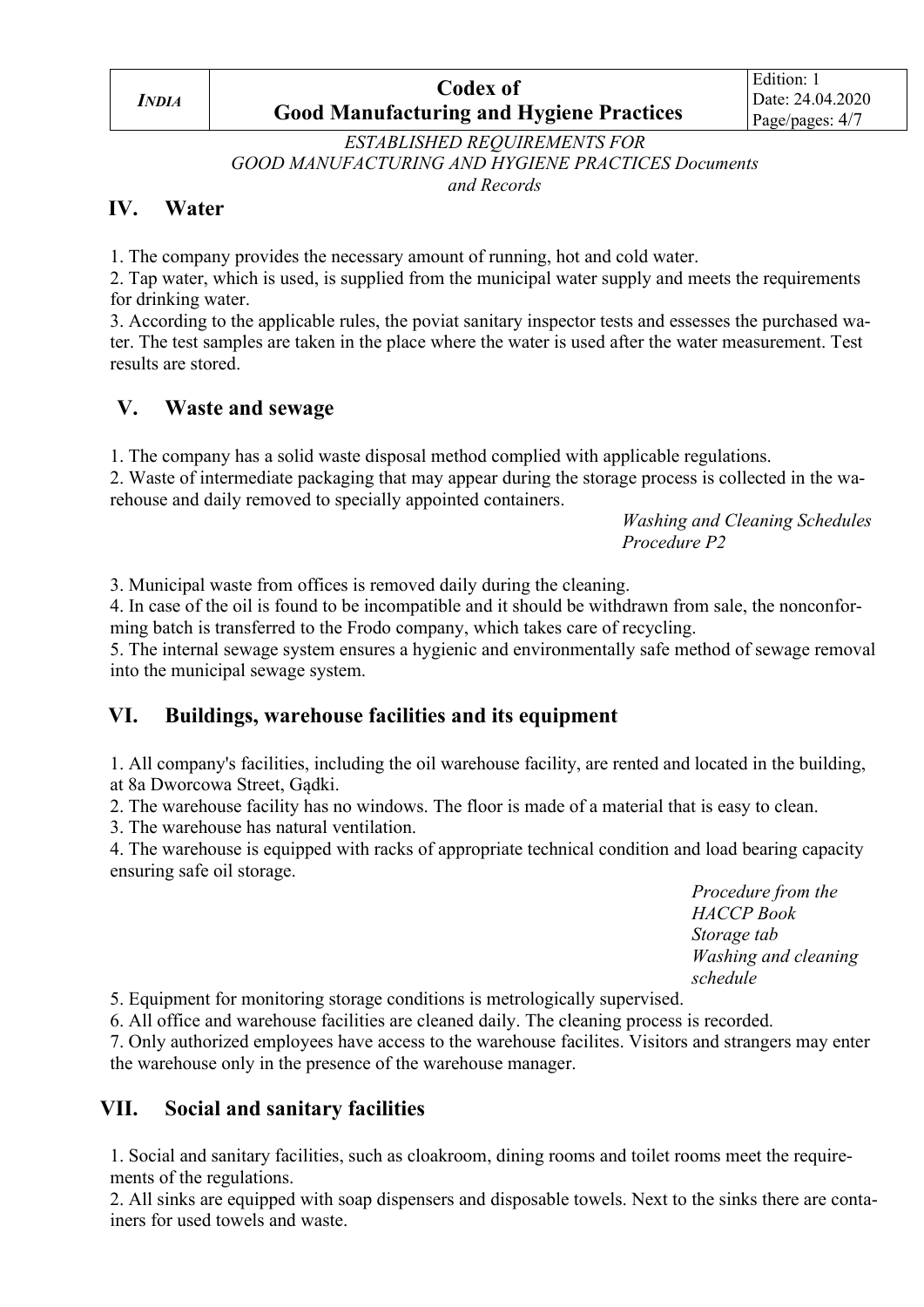*INDIA*

# **Codex of Good Manufacturing and Hygiene Practices**

*ESTABLISHED REQUIREMENTS FOR GOOD MANUFACTURING AND HYGIENE PRACTICES Documents and Records*

3. Toilet paper is available in the toilet rooms.

 *Washing and cleaning schedule schedule* 

4. All social and sanitary facilities are cleaned daily.

5. A properly equipped first aid kit is available in a appointed, appropriately marked place in the office next to the warehouse.

### **VIII. Shopping and storage of goods**

1. Quality requirements are established for the purchased oil and all packaging materials necessary for shipment. It takes into account the requirements of the applicable regulations and it is written in proprietary specifications or approved at the contracting stage of the specifications provided by suppliers. 2. Quality certificates are required from the manufacturer for all oil deliveries.

3. Purchases are made from reliable, regular suppliers, which are verified based on the quality of deliveries and the food safety management system.

4. If the supplier does not have a certified food safety management system, an auditing of the HACCP system is made before starting cooperation.

5. Supplies are delivered by clean, closed vehicles, adapted to transport this type of products.

6. Each delivery is registered, assessed and laboratory tests of the oil are made according to the **IN-SPECTION AND TEST PLAN**. Assessment, test results and certificates are stored.

7. In warehouses, deliveries are marked with appropriate stickers on cardboard boxes with information about expiry dates, stored and supervised in a way that ensures that it will not be damaged or expired. 8. Storage temperature and oil protection conditions are daily checked, according to the **INSPEC-**

**TION AND TEST PLAN**. The measurement results are saved.

9. Appropriate rotation of oil batches is obligatory in the warehouse. The "FIFO" rules apply when releasing products from the warehouse and the system for preparing oil shipments and shipping documents allow for the identification of shipped batches and customers to whom given batches were shipped.

10. Stock levels are verified on a daily basis in order to monitor the expiration date of remaining oil batches on stock. When one third of the expiration date deadline has passed, there are actions taken to intensify the sales of oil.

11. Boxes that are used for the protection of oil being sent to online purchasing customers are stored in the room appointed for shipments packaging.

*Specifications for delivery Quality certificate for delivery Certificate for the manufacturer's safety system*

*Certificates, approvals*

*Purchase Register Inspection and Test Plan*

*Purchase Register*

*Inspection and Test Plan*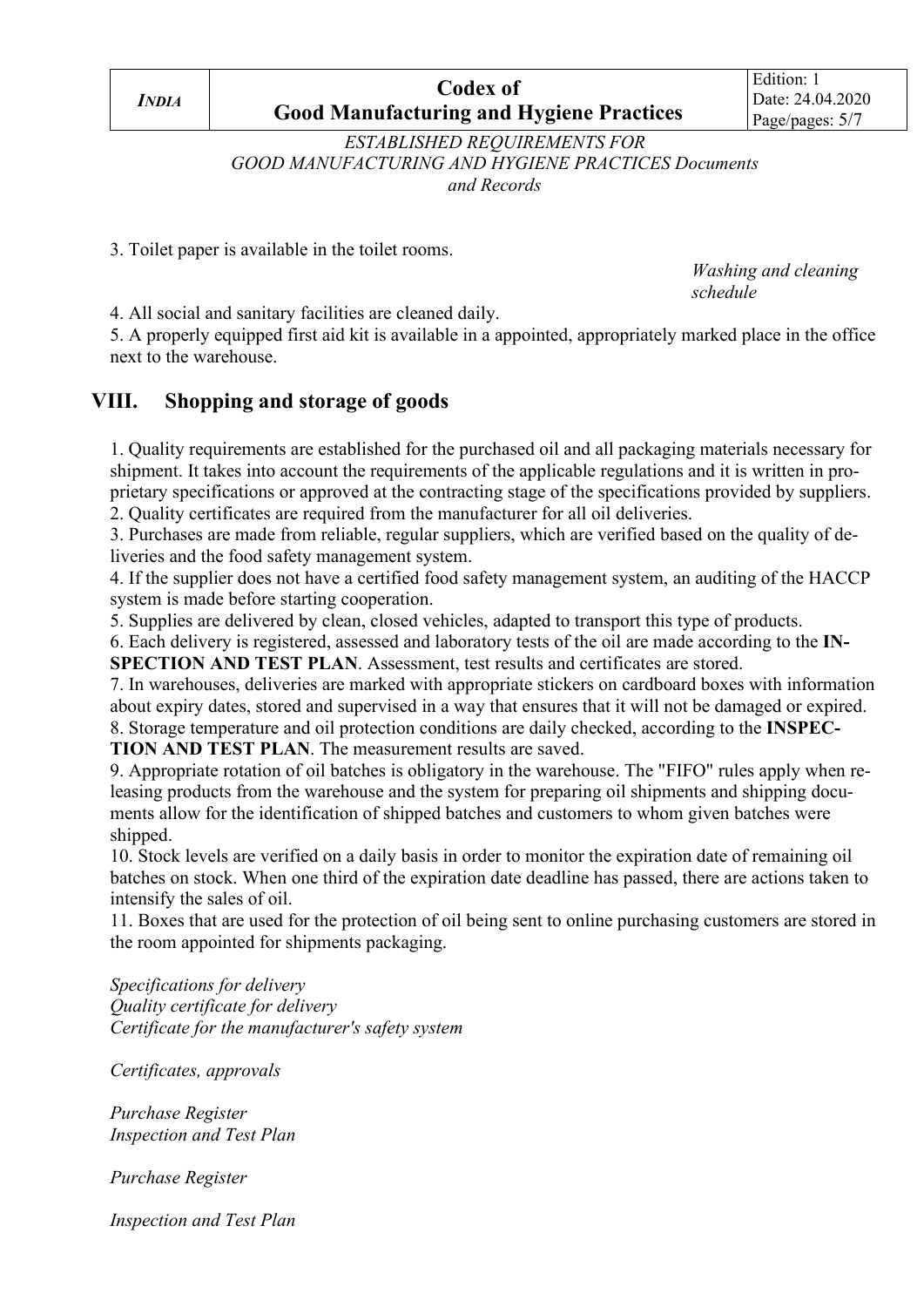| <i>NDIA</i>                         | Codex of<br><b>Good Manufacturing and Hygiene Practices</b> | Edition: 1<br>Date: 24.04.2020<br>Page/pages: $6/7$ |
|-------------------------------------|-------------------------------------------------------------|-----------------------------------------------------|
| <b>ECEUPICIED PEALUPPLEMENT COP</b> |                                                             |                                                     |

*ESTABLISHED REQUIREMENTS FOR GOOD MANUFACTURING AND HYGIENE PRACTICES Documents and Records*

#### **IX. Preparation of shippment, transport and distribution**

1. For the time of shipment, the oil is protected in a cardboard box with a thick texture and wrapped in stretch foil. The bottles are additionally secured with bubble wrap.

2. On the customer request, documents are attached to the delivery, such as oil quality certificate, test results of the current batch, etc.

3. Means of transport for transporting oil are rented from food distribution companies that must meet the requirements of the applicable regulations and must be:

• technically efficient and appointed for the food transportation,

• clean, free from unfamiliar smells and covered

• cleaned and washed.

4. Drivers must have appropriate medical examinations allowing them to work in food production (Health Certificate).

5. The cleanliness of the car is checked before each loading. Unclean car with unfamiliar smells is not allowed for loading.

6. **Oil is transported from the bottling plant to the place of storage in a car equipped with refrigerators at a temperature between 10-30C.**

#### **X. Pests control**

1. A method for securing the company against penetration of sanitary pests is established.

2. Disinfestation and deratization services are provided by persons with appropriate qualifications.

3. Traps are fixed in appointed places, marked and closed for people.

4. Feeders are not placed in warehouses.

5. The means used for disinfestation and deratization are approved for usage and are certified.

6. All rooms against the rodents and insects entrance are protected. For this purpose, the external doors are tight, undamaged and always closed. Opening windows and vents are secured with nets.

7. Systematic inspections of feeders, mousetraps and pheromone traps, as well as deratisation and disinfestation treatments are made and recorded, according to the established schedules.

8. After disinfestation treatments, the storage rooms and equipment are cleaned. - as above.

### **XI. Personal hygiene requirements and qualifications of production workers**

1. All employees who interact with packaged oil have valid Medical Certificates that, based on medical examinations, show no contraindications for work in food production.

2. Employees have appropriate qualifications and up-to-date instructions of oil storage, including OHS training.

3. Employees are obliged to follow the rules of personal hygiene, and in particular they should:

• make initial and periodic medical examinations,

• keep the whole body clean, especially hands, face and hair